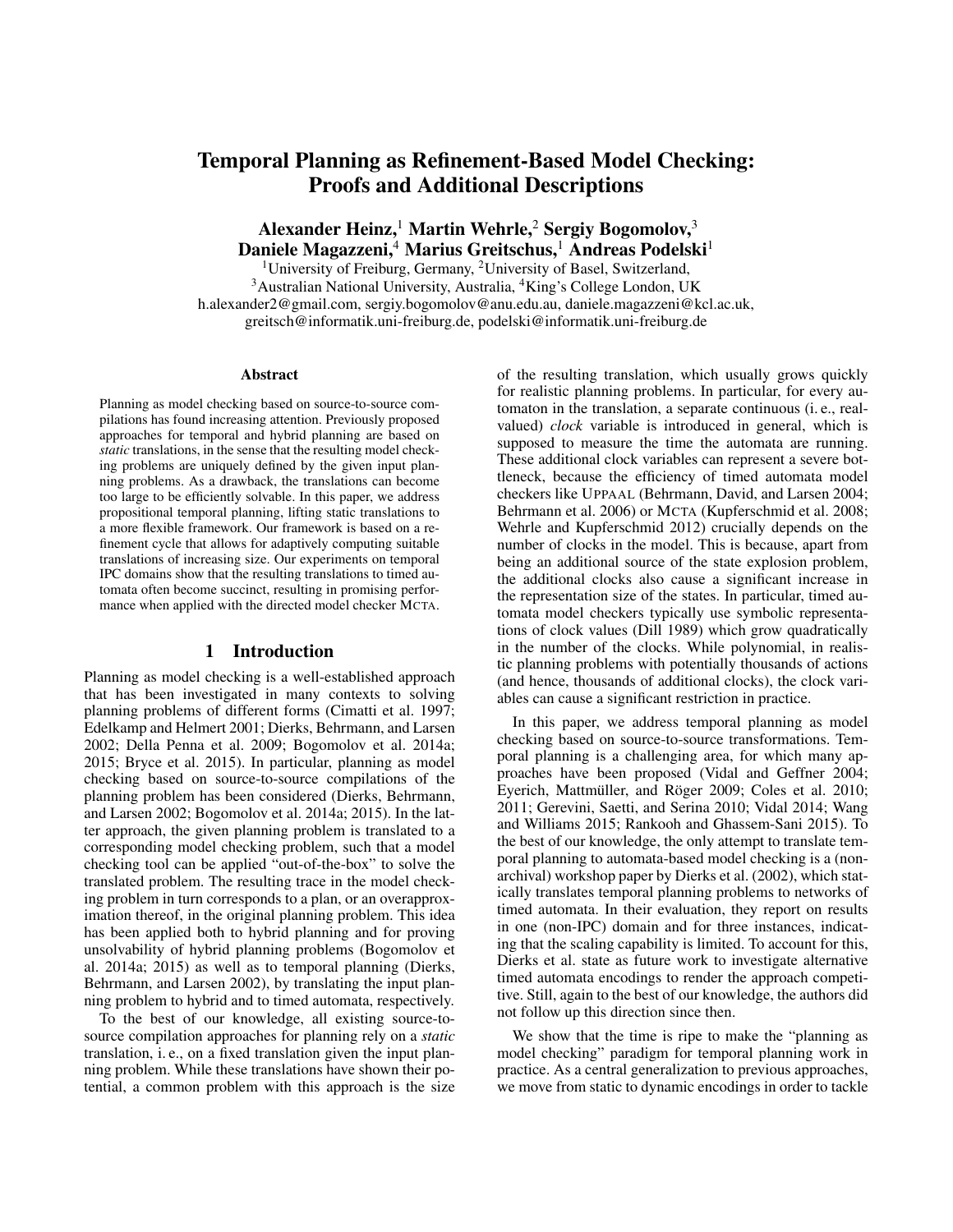the problem of (too) large translations. Our dynamic encodings are computed based on refinement cycles, which compute translations adaptively based on the input planning problem. For the evaluation, we apply directed model checking on the translated model checking problem, based on the model checker MCTA (Kupferschmid et al. 2008; Wehrle and Kupferschmid 2012). The experiments show promising performance on common temporal IPC domains.

#### 2 Preliminaries

We consider propositional temporal planning with PDDL 2.1 at level 3 (Fox and Long 2003). For a set P of propositions and a real-valued *time* variable t, a *state* is a valuation of the propositions in  $P$ , together with a value from the real numbers assigned to t. The value of  $p \in P$  and time variable t in state s is denoted by  $s[p]$  and  $s[t]$ , respectively.

Definition 1 (Planning Task). A *planning task* is a tuple  $\Pi = (P, A, s_0, G)$ , where P is a finite set of *propositions*, A is a finite set of *(durative)* actions,  $s_0$  is the initial state with  $s_0[t] = 0$ , and G the goal specification.

We consider durative actions  $a$  that have a non-zero (but fixed) duration  $dur(a)$ . Furthermore, a has three sets of preconditions, representing the propositions that must hold when a starts (denoted by  $pre_{\vdash}$ ), the propositional invariant pre $\leftrightarrow$  that must hold throughout a's execution, and the conditions pre- that must hold at a's end. Similarly, a has three sets of effects: effects that are applied when the action starts (eff<sup>+</sup> and eff<sup>-</sup>, denoting propositions that are added and deleted, respectively), and effects that are applied at  $a$ 's end (denoted by  $\text{eff}^+_1$  and  $\text{eff}^-_1$ ).

#### 2.1 Timed Automata

Timed automata are introduced by Alur and Dill (1994), representing finite state automata extended with real-valued  $clock$  variables. Clock variables  $x$  are real-valued, and obey the differential equation  $\dot{x} = 1$  to represent the increase of time. Later on, the formalism has been extended to also feature integer variables (Behrmann, David, and Larsen 2004).

Let  $I$  and  $C$  be global sets of integer and clock variables, respectively. For variables  $n, m \in I$ , comparators  $\bowtie$  $\in \{ \leq, \leq, \neq, \geq, \geq \},$  we denote the set of *integer constraints* of the form  $n \bowtie c$ , where  $c \in \mathbb{N}$ , by IC, and the set of *integer assignments* of the form  $n := m$  and  $n := c$  with IA. Analogously, for clock variables  $x \in C$ , the set of *clock constraints* of the form  $x \bowtie c$  is denoted CC, and the set of clock resets of the form  $x := 0$  with CR. For a set A, the power set of A is denoted by  $2^A$ .

Definition 2 (Timed Automata). A *timed automaton* is a tuple  $A = (Loc, Inv, E)$ , where *Loc* is a finite set of *locations*,  $Inv: Loc \rightarrow 2^{CC}$  is a function assigning *clock invariants* to locations, and E a finite set of *labeled edges* between locations in *Loc*. For edge  $e \in E$ , e is labeled with a *guard* consisting of integer and clock constraints from IC ∪ CC , and with an *effect* consisting of integer assignments and clock resets from  $IA \cup CR$ .

A *system*  $S = \{A_1, \ldots, A_n\}$  of timed automata is defined as a set of timed automata  $A_1, \ldots, A_n$ .

We remark that timed automata generally use additional features (e. g., synchronization). As these are not needed for our translation, we leave them out to keep things simple.

For a system of timed automata  $S = \{A_1, \ldots, A_n\}$  with  $A_i = (Loc_i, Inv_i, E_i)$ , the semantics of S is defined as follows. A *state*  $s$  is a mapping from  $A_i$  to locations in  $Loc_i$  for all  $1 \leq i \leq n$ , together with an evaluation of the variables in I and C to their respective domains. For an edge  $e \in E_i$ with  $i \in \{1, \ldots, n\}$ , we say that  $e = (l, l')$  is *applicable* in s if the source location l of e matches the location of  $A_i$  in s, the guard constraints of  $e$  are consistent with s, and for all clocks x, the invariant  $Inv(l')$  of the destination location of  $e$  must be either consistent with the clock value of  $x$  in s (if x is not reset to 0 by e), or with  $x = 0$  (otherwise). The latter reflects that the value of  $x$  in  $s'$  must be consistent with the invariant  $Inv(l')$  of e's destination location. For an applicable edge  $e$  in  $s$ , applying  $e$  yields the successor state  $s' := e(s)$ , where s' is obtained by updating the location of s according to the destination location  $l'$  of  $\vec{e}$ , and by updating the evaluations of  $I$  and  $C$  in  $s$  according to  $e$ 's effect.

For a system S of timed automata and an initial state  $s_0$ , the state space of S is defined as a graph  $(V, T)$ , where V is the set of states, and  $T \subseteq V \times V$  is a set of transitions such that  $(s, s') \in T$  if either there is an edge  $e \in E_i$  for some  $i \in \{1, \ldots, n\}$  with  $s' = e(s)$ , or the location and integer values of  $s$  and  $s'$  are the same, and only the clocks values of all clocks in  $s$  and  $s'$  differ by a positive real value  $d$  such that all clock values still respect all invariants of the locations in s (and s 0 ). The latter case represents *delay transitions*, which just let time pass without applying a "discrete" action.

The semantics defined above yields infinite state spaces because the clock values are the real numbers. To account for this, states can be represented symbolically based on *zones*, yielding a symbolic state space Z, called the *zone graph* (Bengtsson and Yi 2003). In a nutshell, a zone is a conjunction of difference constraints of clocks (like  $x \leq y$  or  $x \geq 0$ ) that covers an infinite number of clock evaluations. In contrast to hybrid systems, the zone graph is *finite* and *exact* in the sense that for every symbolic state  $s^z$  reachable in  $Z$ , *every* state that complies with  $s^Z$  can be reached in the concrete state space. For a more detailed description, the reader is referred to the literature (Bengtsson and Yi 2003). Model checking tools like UPPAAL and MCTA perform the search by computing the zone graph on-the-fly.

## 3 Dynamic Encoding Refinement

We tackle the problem of static and potentially large translations by lifting the approach of Bogomolov et al. (2014a), providing a hierarchy of encodings based on iterative translation refinement. The encodings in the hierarchy represent underapproximations of the original task, with increasing expressiveness, trading encoding size (in terms of number of clock variables) versus number of actions allowed to be applied in parallel. As a first (and minor) contribution, and in particular as the basis for our further approach, we adapt the translation of Bogomolov et al. (2014a) to temporal planning and timed automata in Section 3.1. In Sections 3.2 and 3.3, we then introduce our refinement-based translation approach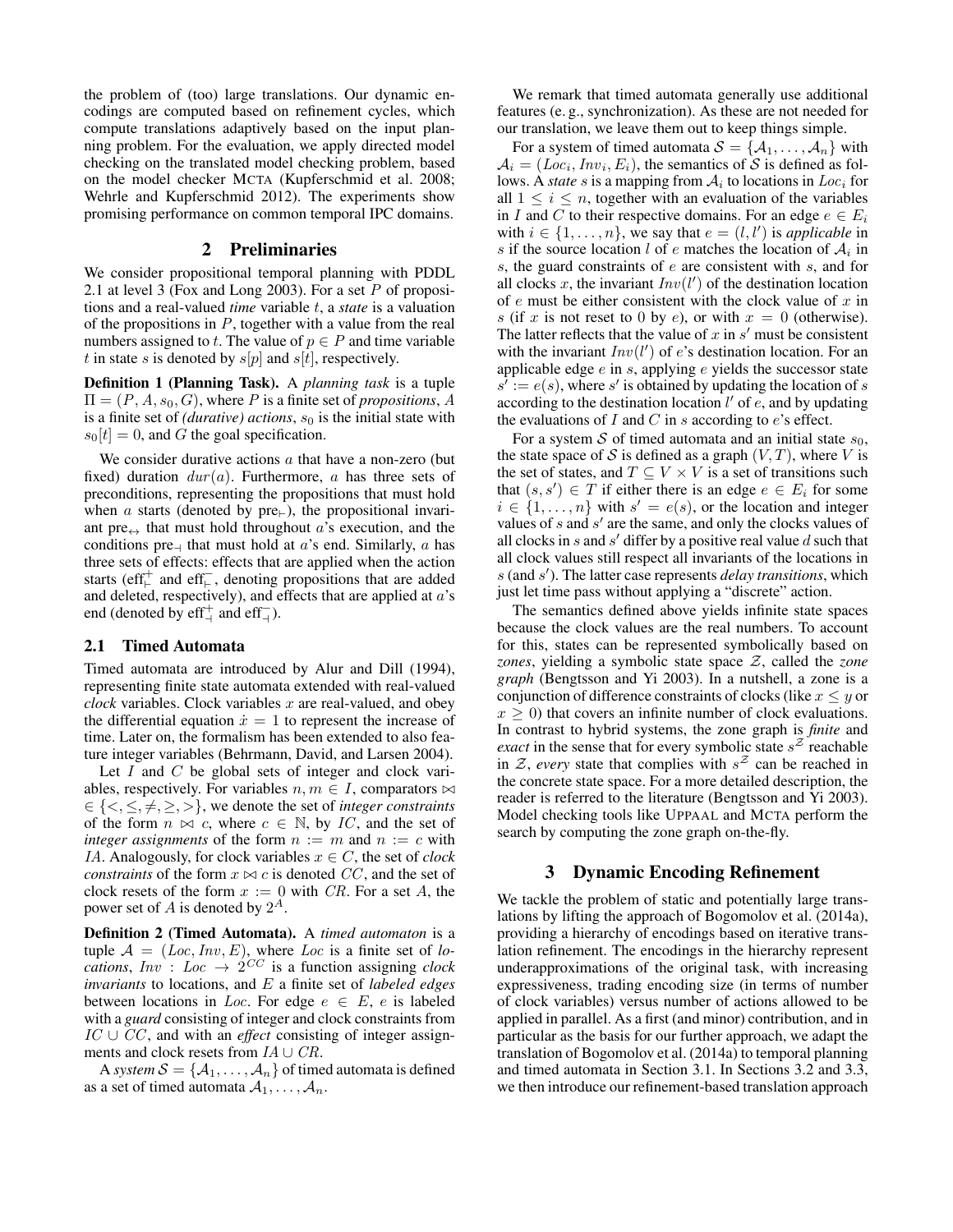using underapproximations, and prove that it is guaranteed to preserve completeness.

# 3.1 Base Encoding

Each durative action  $a \in A$  is translated to a corresponding timed automaton  $A^a$ . The translation supports the epsilon separation property, which guarantees that actions do neither start nor end at the same time point (Fox and Long 2006). We adapt the translation of Bogomolov et al., taking into account the different features and limitations of timed automata compared to hybrid automata.

**Duration normalization** For epsilon separation,  $\varepsilon$  is usually selected by the user as a small positive real value  $< 1$  to enforce all actions to start or end with a minimal offset of  $\varepsilon$ . In contrast, to guarantee decidability of reachability, timed automata only support clock comparisons to *integer* values. To address this modeling limitation for a durative action  $a$ , we normalize a's duration  $dur(a)$  in order to simulate the epsilon separation property in  $A^a$ . Without loss of generality, we assume a given  $\varepsilon \in (0,1)$  in the form  $\varepsilon = 10^{-k}$  for  $k \in \mathbb{N}$ . Normalizing  $\varepsilon$  to 1 yields the normalized duration  $dur(a)/\varepsilon \in \mathbb{N}$  for all durative actions a. In the following, we will identify  $\varepsilon$  and  $dur(a)$  with their corresponding normalized values, respectively.

Encoding of preconditions and effects Preconditions and effects of an action are modeled in a straight forward way with integer variables in the corresponding edge of the timed automaton. In more detail, propositional preconditions and effects of an action a are modeled as integer constraints in the guard and as integer assignments in the effect of the corresponding edge in  $\mathcal{A}^a$ . Propositions p that must hold according to a precondition of  $a$  are translated to integer constraints  $p = 1$ . Analogously, propositions p that are added by an effect of a are translated to integer assignments  $p := 1$ , whereas propositions  $p$  that are deleted by  $a$  are translated to  $p := 0.$ 

Model of propositional invariants For a durative action a, propositional invariants  $pre_{\leftrightarrow}$  of a are modeled by ensuring that  $pre_{\leftrightarrow}$  holds when a is started, and  $pre_{\leftrightarrow}$  is not violated by any other action during the execution of a. Hence, actions  $a'$  with  $a' \neq a$  are neither allowed to start nor to end if a' violates  $pre \leftrightarrow$  when a is running. To recognize this in the translation, we introduce integer variables  $lock_p^{\perp}$ and  $lock_p^{\top}$  for all propositions p, with the semantics that  $lock_p^{\perp} = k$  (or  $lock_p^{\perp} = k$ , respectively) iff k durative actions are running that require p to have value *true* (or *false*, respectively). The values  $k$  of these lock variables are updated when actions start and end, respectively.

Action translation For a given action  $a$ , we adapt the "4 location structure" of the translation  $\mathcal{A}^a$  (Bogomolov et al. 2014a). The schematic structure is rehashed in Fig. 1.

In general, each automaton  $A^a$  refers to a separate clock  $T$  that keeps track of  $a$ 's duration. For brevity in Fig. 1, we have only displayed the guards, invariants, and effects that refer to  $T$ , leaving out the remaining propositional guards and effects, and integer constraints and effects to provide a



Figure 1: Global structure of timed automaton  $A^a$ 

*locking* mechanism to ensure the  $\varepsilon$ -property. These are modeled in a straight forward way with integer variables.

Following Bogomolov et al. (2014a),  $A^a$  simulates the execution phases "off", "starting", "running", and "finishing".

Translation of Planning Tasks The base encoding of a planning task  $\Pi = (P, A, s_0, G)$  to a system of timed automata is rather straight forward: The propositions P are translated to integer variables with domain  $\{0, 1\}$ , and for  $A = \{a_1, \ldots, a_n\}$ , we have the timed system  $S^{\Pi}$  :=  $\{A^{a_1}, \ldots, A^{a_n}\}$  of corresponding timed automata.

Correctness Unlike the encoding by Bogomolov et al. (2014a) applied to PDDL+ planning, the base encoding is *exact* when applied to temporal planning. This is because in temporal planning, we neither feature processes nor events, which render Bogomolov et al.'s encoding an overapproximation for the more general PDDL+ formalism. Furthermore, reachability for timed automata is *decidable*, and in particular, symbolic traces in zone graphs correspond to concrete traces (e. g., Bengtsson and Yi 2003). This allows model checking tools like UPPAAL or MCTA to be applied also for planning, rather than for proving non-existence of plans. This is an important difference to hybrid automata and automata-based hybrid planning, emphasized in the following theorem.

Theorem 1. *Let* Π *be a planning task and* S <sup>Π</sup> *be its base encoding of timed automata. Then every symbolic plan on the zone graph of* S <sup>Π</sup> *corresponds to a concrete plan in* Π*.*

*Proof.* The fact that the base encoding is exact when applied to temporal planning tasks, and the correspondence of concrete and symbolic traces in zone graphs imply that the symbolic traces in the zone graph correspond to concrete traces, and vice versa (Bengtsson and Yi 2003).  $\Box$ 

The concrete plan extraction can be achieved by casting the problem of trace extraction from a sequence of zones to a linear programming problem (Li, Aanand, and Bu 2007).

We remark that, according to this translation, it is not possible to have two instances of the same action that run simultaneously.

#### 3.2 Dynamic Encoding Framework

As discussed, the clock variables generally cause a bottleneck for model checking timed automata. In the base encoding reported by Bogomolov et al., every automaton generally embodies a separate clock variable. In this section,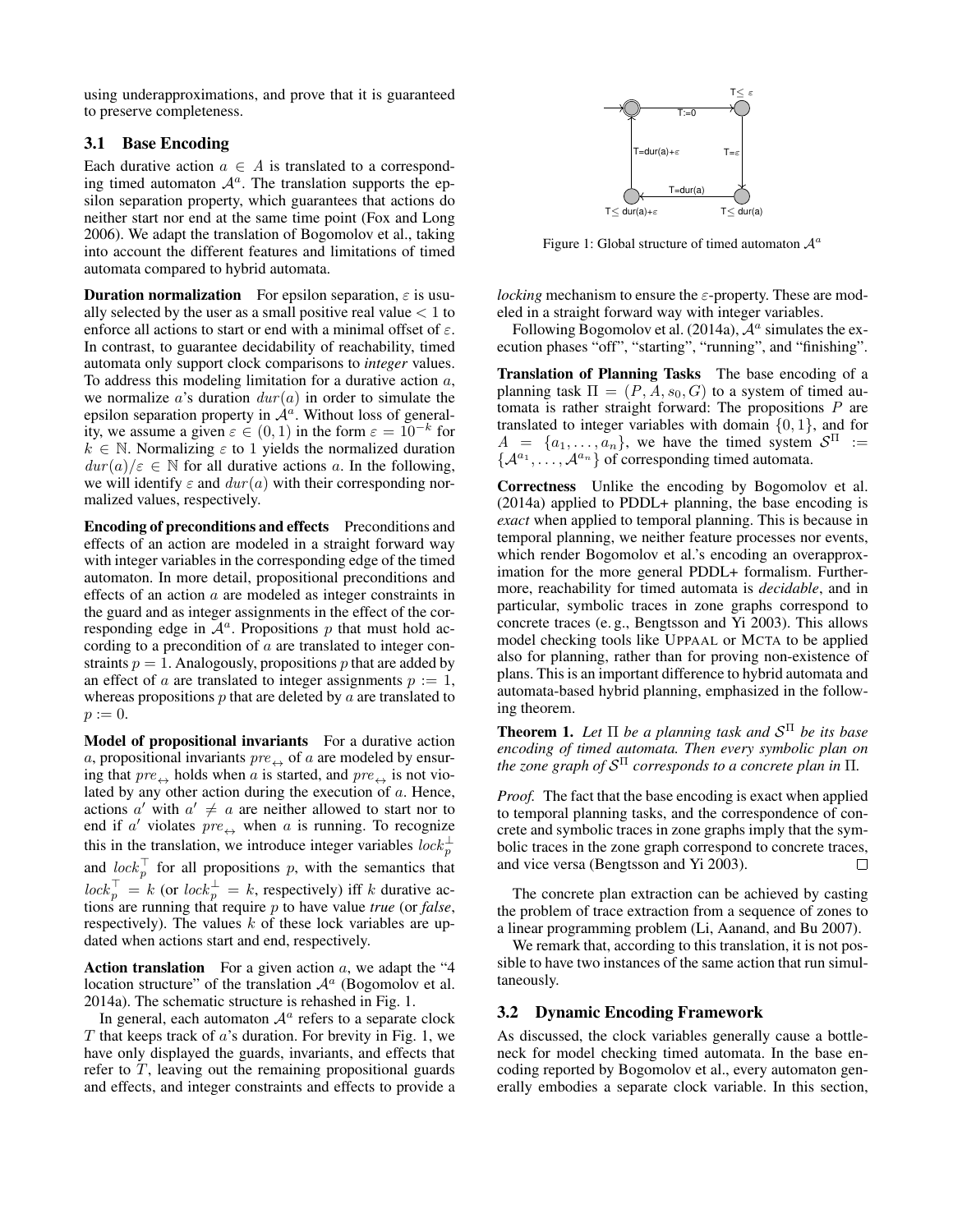we provide a framework for computing a hierarchy of translations, which represent *underapproximations* of the original planning task with a fewer number of clock variables. Informally, an underapproximation of a planning task Π is a planning task  $\Pi'$  with the property that all the behavior of Π' is retained in Π, but not vice versa. As an example, this is the case if  $\Pi$  and  $\Pi'$  only differ in their action sets, and the set of  $\Pi$ 's actions is a superset of the actions of Π'. This idea has been investigated for classical planning by Heusner et al. (2014). Generally, approximations and their refinements have been thoroughly studied for planning and model checking. At the same time, such approaches usually rely on *overapproximations* (Clarke et al. 2000; Seipp and Helmert 2018; Bogomolov et al. 2014b), while our framework employs underapproximations.

We propose an encoding hierarchy which yields underapproximations in a slightly different way, by trading the number of clocks in the model versus the number of actions that are allowed to be applied in parallel. The underapproximation is thus obtained by restricting the actions that are allowed to be applied in parallel. In the encoding, actions that are not allowed to be applied in parallel can *share* the same clock variable, because the corresponding automata do not simulate running the corresponding actions in parallel. To conveniently formalize this idea, we introduce the notion of *bucket-based encodings*. For an automaton A that models action a, we will denote A's clock variable by  $clock(\mathcal{A})$ .

Definition 3 (Bucket-Based Encoding). Consider a planning task  $\Pi = (P, A, s_0, G)$  with  $A = \{a_1, \ldots, a_n\}$ and base encoding  $S^{\Pi}$  = { $\mathcal{A}^{a_1}, \ldots, \mathcal{A}^{a_n}$ }. Let  $\mathcal{B}$  =  ${B_1, \ldots, B_m}$  be a set of *buckets* of actions, such that  $B_i \subseteq A$  for  $1 \leq i \leq m$ ,  $\bigcup B_i = A$ , and  $B_i \cap B_j = \emptyset$  for  $i \neq j$ . The *bucket-based encoding*  $S^{\Pi,\mathcal{B}}$  with respect to  $\Pi$ and  $\hat{B}$  is defined based on  $\mathcal{S}^{\Pi}$  as follows. For all  $1 \leq i \leq m$ and buckets  $B_i = \{a_1^i, \dots, a_{n_i}^i\}$ :

- 1. For all actions  $a_k^i, a_t^i \in B_i$ ,  $clock(\mathcal{A}^{a_k^i}) = clock(\mathcal{A}^{a_t^i})$ , i. e., all action automata for actions in the same bucket have the same clock variable.
- 2. The automata  $\mathcal{A}^1, \ldots, \mathcal{A}^{n_i}$  corresponding to the actions in  $B_i$  embody an additional integer variable  $p_i$  with domain  $\{0, 1\}$ , initially equal to 0, such that  $p_i$  is required to be zero for  $a \in B_i$  in order to start  $a, p_i$  is set to 1 once  $a$ is started, and reset to  $0$  again once  $a$  is finished.

The latter condition in Def. 3 ensures that at most one automaton in each bucket is running at every time point.

Bucket-based encodings allow for a simple and flexible generalization of the base encoding, allowing to restrict the number of actions to be applied in parallel, and decreasing the number of clock variables in the system. At the one extreme end of the spectrum, every action is partitioned into a separate bucket, allowing for maximal parallelism as in the original planning task. At the other extreme end, all actions are partitioned into one single bucket, allowing for no parallelism at all. We remark that, as pointed out by Cushing et al. (2007), in various temporal models, no parallelism is needed to find a solution – bucket-based encodings in particular provide a convenient way to reflect such observations.

We observe that bucket-based encodings generally correspond to underapproximations of the original planning task in the following sense. If a plan exists in the underapproximation, then we are done. In contrast, if no plan exists in the bucket-based encoding, we cannot conclude that no plan exists in the original planning task because less behavior is allowed by restricting action concurrency. More formally, for a planning task  $\Pi$  with base encoding  $S<sup>\Pi</sup>$  and bucket-based encoding  $S^{\Pi,\mathcal{B}}$ , every trace in  $S^{\Pi,\mathcal{B}}$  is a trace in  $S^{\Pi}$ , but not vice versa. To account for this underapproximation property, we provide a framework that allows for iteratively refining the encodings by refining the bucket structure, such that in the limit it will converge to the base encoding.

Bucket-Based Encoding Refinement A convenient way to account for trading the approximations' expressiveness versus the encodings' size is to *refine* the encoding within a refinement cycle, such that successively more behavior is allowed in the refined encodings. Generalized to temporal planning as model checking with bucket-based encodings, the refinement algorithm starts with the most strict bucketbased encoding  $S_0^{\Pi,\mathcal{B}}$ , allowing for no parallelism at all. Inductively, if no plan can be found in  $S_n^{\Pi,\mathcal{B}}$  (i.e., in the bucket-based encoding applied in iteration  $n$ ), the encoding is refined to  $S_{n+1}^{\Pi,\mathcal{B}}$  such that strictly more behavior is possible in  $S_{n+1}^{\Pi,\mathcal{B}}$ . The skeleton of the algorithm is provided in Algorithm 1.

Algorithm 1 Skeleton of refinement

|     | 1: function PLAN-WITH-REFINEMENT(P, A, $s_0$ , G)              |
|-----|----------------------------------------------------------------|
| 2:  | $n := 0$                                                       |
| 3:  | $\mathcal{B} := \{A\}$ // no parallelism initially             |
| 4:  | while true do                                                  |
| 5:  | explore zone graph of $\mathcal{S}_n^{\Pi,\mathcal{B}}$        |
| 6:  | <b>if</b> no solution found in $S_n^{\Pi, \mathcal{B}}$ then   |
| 7:  | if $S_n^{\Pi,\mathcal{B}} \neq S_{n+1}^{\Pi,\mathcal{B}}$ then |
| 8:  | $n:=n+1$                                                       |
| 9:  | else                                                           |
| 10: | return unsolvable                                              |
| 11: | end if                                                         |
| 12: | else                                                           |
| 13: | return solution                                                |
| 14: | end if                                                         |
|     | 15: end while                                                  |
|     | 16: end function                                               |

To ensure completeness, there are two conceptual questions to be addressed, namely 1) *how* and 2) *when* to refine the encodings. We discuss these points in the following.

- 1) To ensure completeness, we need to establish a *progress property*, guaranteeing that the overall refinement process eventually converges to a planning task with the same semantics as the original one. Using bucket-based encodings, this property can be achieved by simply splitting at least one bucket in  $\beta$  into at least two buckets, such that for at least two actions the restriction of not being applicable in parallel is eliminated.
- 2) This point addresses the question at which time to decide that "no solution found in  $S_n^{\Pi,\mathcal{B}}$ " (line 6). This decision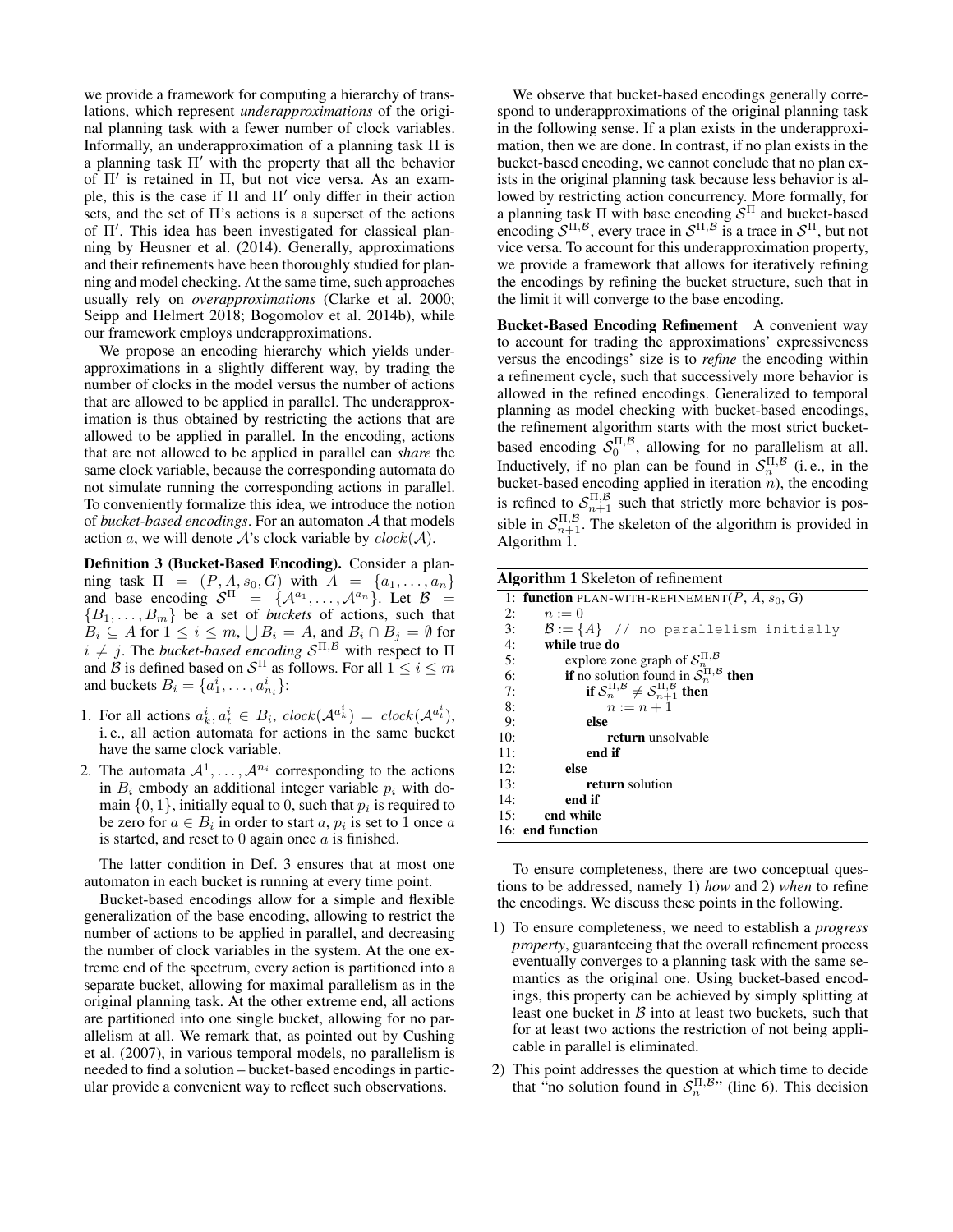of refining  $S_n^{\Pi,\mathcal{B}}$  can take place at any point in time when no solution has been found so far, if  $\mathcal{S}_n^{\Pi,\mathcal{B}} \neq \mathcal{S}_{n+1}^{\Pi,\mathcal{B}}$  (at the latest when the zone graph induced by  $S_n^{\Pi,\mathcal{B}}$  is explored completely). In contrast, if  $\mathcal{S}_n^{\Pi,\mathcal{B}} = \mathcal{S}_{n+1}^{\Pi,\mathcal{B}}$ , then "no solution found in  $S_n^{\Pi,\mathcal{B}}$ " triggers iff the whole zone graph is explored without finding a solution. In the following, we assume that the latter property is satisfied.

We emphasize that the discussions of questions 1) and 2) are of conceptual nature, with the primary objective of guaranteeing completeness of the resulting planning algorithm (we provide a concrete instantiation in the next section). Considering termination, we observe that the algorithm terminates when a plan is found in some bucket-based encoding (line 13). Otherwise, based on 1) and 2), the refinement process eventually computes a bucket-based encoding that yields an *exact* underapproximation, where no plans are ruled out any more (e. g., when all buckets contain only one action, i.e., if  $S_n^{\Pi,\mathcal{B}} = S_{n+1}^{\Pi,\mathcal{B}}$ . In this case, the algorithm also terminates when no plan is found in this final encoding (line 10), proving that there does not exist a plan in Π. In Prop. 1, we will make these observations precise. We will call planning tasks Π *solvable* if there exists a plan in Π.

**Proposition 1.** *Consider a planning task*  $\Pi$ *, and let*  $S =$  $\{S_0^{\Pi,B},S_1^{\Pi,B},\dots\}$  *be bucket-based encodings of*  $\Pi$  *computed based on 1) and 2). Then there exists a bucket-based* encoding  $\mathcal{S}_i^{\Pi,\mathcal{B}} \in \mathcal{S}$  such that there exists a trace in  $\mathcal{S}_i^{\Pi,\mathcal{B}}$ *that corresponds to a plan in*  $\Pi$  *iff*  $\Pi$  *is solvable.* 

*Proof.* " $\Rightarrow$ ": Let  $S_i^{\Pi, \mathcal{B}} \in \mathcal{S}$  be a bucket-based encoding allowing for a trace leading to a goal state. This trace corresponds to a plan, as the base encoding is a special case of the encoding by Bogomolov et al. (2014a). Hence, Π is solvable. " $\Leftarrow$ ": Let  $\Pi$  be solvable. We show that the algorithm eventually computes an encoding in  $S$  for which a solution is found. First, observe that  $S$  is a finite set, as the number of actions (and hence, the number of clocks) is finite. Thus, buckets can be split only finitely often. Second, observe that in the limit, S contains an *exact* encoding which precisely reflects the semantics of  $\Pi$ , i.e., allowing all actions to be applied in parallel that are also applicable in parallel according to Π. Suppose that the case "no solution found in  $S_n^{\Pi,\mathcal{B}}$  in the algorithm triggers (line 6). If  $S_n^{\Pi,\mathcal{B}} = S_{n+1}^{\Pi,\mathcal{B}}$ , then  $S_n^{\Pi,\mathcal{B}}$  is the encoding for which no further refinement is possible, i. e., containing a separate bucket for each action. Hence,  $S_n^{\Pi,\mathcal{B}}$  is exact. According to 2), the zone graph of  $S_n^{\Pi,\mathcal{B}}$  is explored entirely without finding a solution, in contradiction to the assumption that Π is solvable. Hence,  $S_n^{\Pi,\mathcal{B}} \neq S_{n+1}^{\Pi,\mathcal{B}}$ . Therefore,  $S_{n+1}^{\Pi,\mathcal{B}}$  is a refinement of  $S_n^{\Pi,\mathcal{B}}$  which satisfies the progress property according to 1). The reasoning applies inductively for  $\mathcal{S}_{n+1}^{\Pi,\mathcal{B}}$ . The claim follows because for all  $n < |\mathcal{S}|$  refinement steps, either  $\mathcal{S}_n^{\Pi, \mathcal{B}}$  contains a trace that corresponds to a plan, or the refinement process continues for  $n + 1$  until S contains an exact encoding for which a solution exists.  $\Box$ 

### 3.3 Framework Instantiation

We provide an instantiation of the refinement framework with a focus on the conceptual question on how to refine the encoding (see below for a discussion on when to refine). As discussed, the refined encoding needs to support the progress property to be *effective* in the sense that completeness is guaranteed, i. e.,  $\mathcal{S}_{n+1}^{\Pi,\mathcal{B}}$  should be "finer" than  $\mathcal{S}_n^{\Pi,\mathcal{B}}$  in a measurable way such that convergence to an exact encoding is guaranteed in the limit. In addition,  $S_{n+1}^{\Pi,\mathcal{B}}$  should allow more parallel actions that are potentially needed to find a plan.

A particular (and intuitive) situation where actions  $a$  and  $a'$  potentially need to be applied in parallel is that  $a'$ s start effect supports a condition that is needed by  $a'$ . In particular, this is the case if a supports a condition that is needed as an *invariant* throughout the whole execution of  $a'$ . In the following, we propose a refinement scheme by successively splitting buckets according to actions that support invariants and preconditions of other actions. For convenience, we will use the following notation. We say that an action a supports an invariant of action  $a'$ , denoted by  $a \leadsto_i a'$ , if the start effect of  $a$  sets a variable to a value needed by the propositional invariant of  $a'$ , i.e., there exists a proposition  $p \in P$  such that eff<sup>a</sup>  $\models p$  and  $pre_{\leftrightarrow}^{a'} \models p$ , where eff<sup>a</sup> and pre<sup>a'</sup> denote the start effect of a and the propositional invariant of  $a'$ , respectively. More generally, we say that  $a$  supports an invariant of  $a'$  after  $n$  steps, denoted by  $a \sim_{i}^{n} a'$ , if there exist actions  $a_1, \ldots, a_n$  such that  $a \rightarrow a_1, \ldots, a_n \rightarrow a'$ . Analogously, we say that a supports a precondition of a', denoted by  $a \leadsto_{p} a'$ , if there exists a proposition  $p \in P$  such that eff<sup>a</sup>  $\models p$ , and additionally,  $pre_{\vdash}^{a'} \models p$  or  $pre_{\dashv}^{a'} \models p$ , where  $pre_{\vdash}^{a'}$  and  $pre_{\dashv}^{a'}$  denote the start precondition and the end condition of  $a'$ , respectively. We define  $a \leadsto_p^n a'$  on propositions analogously to  $a \leadsto_i^n a'$ . Furthermore, for a set of buckets B, we say that B *respects*  $\rightsquigarrow_i^n$  if for all actions  $a_1, \dots, a_n$ ,  $a_i \neq a_j$  for  $i \neq j$ , with  $a_1 \rightarrow a_2, \ldots, a_{n-1} \rightarrow a_n$ , these actions are located in different buckets in B, i. e., there are buckets  $B_1, \ldots, B_n \in \mathcal{B}$ ,  $B_i \cap B_j = \emptyset$  for  $i \neq j$ , and  $a_1 \in B_1, \ldots, a_n \in B_n$ . The corresponding definition for  $\leadsto_p$  is analogous.

**Definition 4 (Encoding Refinement).** Let  $\Pi$  be a planning task, B be a set of buckets, and  $S^{\Pi,\mathcal{B}}$  be an encoding for  $\Pi$ and B. The *refinement*  $S_r^{\Pi, \mathcal{B}_r}$  of  $S^{\Pi, \mathcal{B}}$  is defined as follows:

- 1. If there exists  $n \in \mathbb{N}$  such that  $\mathcal{B}$  respects  $\leadsto_i^{n-1}$ , but does not respect  $\leadsto_i^n$ , then compute  $\mathcal{B}_r$  by splitting the buckets in B such that  $B_r$  respects  $\leadsto_i^n$ .
- 2. If B respects  $\leadsto_i^N$  for a maximal  $N \in \mathbb{N}$ , then apply bullet point 1. using the relation  $\leadsto_p^n$  instead of  $\leadsto_i^n$ .
- 3. If B respects  $\leadsto_i^N$  and  $\leadsto_p^M$  for maximal  $N, M \in \mathbb{N}$ , split  $B$  so that only actions that cannot be applied in parallel according to Π's semantics occur in equal buckets.

The computation of Def. 4 can be reduced to the computation of transitive closures. In particular, the "maximal  $N, M \in \mathbb{N}^*$  in Def. 4 exist because the number of actions (and hence, the transitive closure) is finite. The definition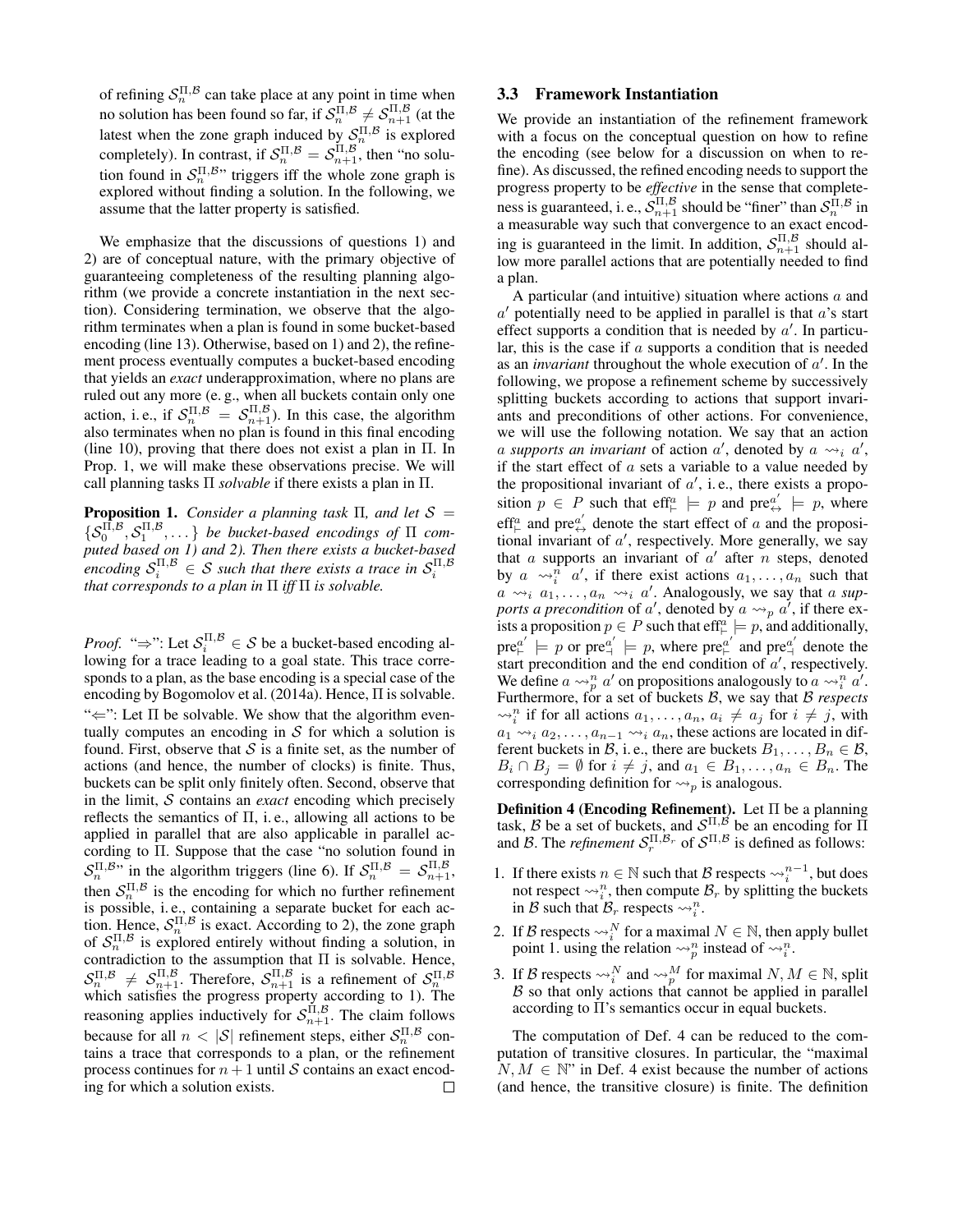guarantees that an exact encoding can eventually be computed. The third point can be implemented, e. g., by having each action in a separate bucket, or by sharing the same bucket only if actions have mutex invariants.

Proposition 2. *Plan-with-refinement (Alg. 1) when comput*ing  $\mathcal{S}_{n+1}^{\Pi,\mathcal{B}}$  *from*  $\mathcal{S}_n^{\Pi,\mathcal{B}}$  according to the encoding refinement  $(S_r^{\Pi,\mathcal{B}_r}$  from  $\mathcal{S}^{\Pi,\mathcal{B}}$  as in Def. 4) is completeness preserving.

*Proof.* By definition, the refinement eventually yields an encoding  $S^{\Pi,\mathcal{B}}$  with buckets  $\mathcal B$  that allows maximal parallelism according to the semantics of Π. Hence, the required progress property of Prop. 1 is satisfied. П

Finally, let us shortly discuss *when* to refine a given encoding. The most canonical (though not efficient) strategy is to refine when the zone graph is explored completely. We can think of presumably more efficient strategies (e. g., refining based on plateau sizes during heuristic search). We argue that such strategies deserve a deeper investigation on their own, and leave such an investigation for future work.

#### 4 Experiments

We conducted a feasibility study on common IPC domains, using an implementation that translates PDDL to timed automata and automatically refines if no plan is found. As a basis, we used the model checker MCTA (Kupferschmid et al. 2008; Wehrle and Kupferschmid 2012) applied with greedy best-first search and the  $h^U$  heuristic (Kupferschmid et al. 2006), which corresponds to the FF heuristic (Hoffmann and Nebel 2001) adapted to timed automata. At this point, we have neither optimized the  $h^U$  heuristic to the particular class of timed automata, nor adapted MCTA to require all automata to be in their "off" location once a plan is found (the latter can be achieved by a simple extension).

We refine when the current zone graph is explored completely. In this case, we use a simplified variant of the encoding refinement strategy (Def. 4) to decide how to refine, which considers invariants and preconditions (corresponding to bullet points 1 and 2 in Def. 4, respectively) in the same step. The implementation of our refinement approach is called MCTA<sup>r</sup>.

We compare MCTA<sup>r</sup> to Temporal Fast Downward (TFD) (Eyerich, Mattmüller, and Röger 2009), OPTIC (Benton, Coles, and Coles 2012), POPF (Coles et al. 2010), COLIN (Coles et al. 2012), and ITSAT (Rankooh and Ghassem-Sani 2015). We also compare our implementation to MCTA applied with the base encoding (see Sec. 3.1), called  $MCTA^b$ , that directly allows for full parallelism. In our experiments, some action automata in the base encoding already share clocks if the corresponding actions are not applicable in parallel (i. e., still allowing full parallelism). We used the propositional temporal domains Crewplanning, Elevator, Openstacks, Parcprinter, Peg Solitaire, and Sokoban from IPC'08, Matchcellar, Temporal Machine Shop, and TurnAndOpen from IPC'14<sup>1</sup>, and the DriverLog Shift domain (Coles et al. 2009). Each domain consists of 30 tasks to be solved, with the exception of Matchcellar and TurnAndOpen which only consist of 20 tasks each. We used a timeout of 30 minutes and a memory limit of 4 GB per run.

Table 1 shows the results of our evaluation. The first six rows show the results for all domains for which concurrency is not required to find a solution. The last four rows show the results for all domains which are known to require concurrency. The *coverage* results show the number of tasks where a goal trace has been found. In the case of MCTA<sup>r</sup>, the domains which do not need concurrency are solved in the first encoding. For the domains that require concurrency, we not only report the number of tasks for which a goal trace has been found, but also the number of refined encodings, in parentheses, that were used for all runs.

We observe that the different approaches have complementary strengths.  $MCTA<sup>r</sup>$  often finds goal traces for a similar number of tasks compared to the other tools, and offers its strengths in Pegsol and Parcprinter. In particular, in Parcprinter, MCTA<sup>r</sup> is the only implementation that solves all tasks. In addition, we observe that, for most domains, the coverage of the refinement approach is considerably higher compared to the base encoding  $(MCTA<sup>b</sup>)$ .

The *makespan* results in Table 1 show the average makespans per domain on the commonly solved tasks, i. e., on the tasks solved by all planners in the domain. To evaluate the "pure" makespan of the plans found by the search, the results for TFD are (like the results for MCTA<sup>r</sup> and MCTA<sup>b</sup>) given without rescheduling to further improve the makespan in a post-processing step. Generally, as our approach trades efficiency versus parallelism, the makespan computed by MCTA<sup>r</sup> is expected to be higher compared to the other temporal planners, which can be observed for all domains. While the makespan computed by MCTA<sup>r</sup> cannot compete with the other tools, we note that the difference of the makespans is smallest between MCTA<sup>r</sup> and TFD, since both tools are based on heuristic state space search. The question whether the makespan can be improved efficiently during the search already, e. g., by using specialized heuristics, points to possible future research.  $MCTA<sup>b</sup>$  mostly finds traces with shorter makespan than MCTA<sup>r</sup> since MCTA<sup>b</sup> allows for full parallelism and  $MCTA<sup>r</sup>$  uses an underapproximation for parallelism. As MCTA<sup>b</sup> performs a non-optimal search, the question whether the makespan can be efficiently improved during the search also remains for  $MCTA<sup>b</sup>$ .

## 5 Conclusions

We proposed a generic framework for temporal planning as model checking which is based on dynamic encoding refinement. Empirically, we provided an instantiation which shows the feasibility of our approach, revealing complementary strengths to well-established planners. To further exploit its potential, it will be interesting to investigate more finegrained instantiations, including more sophisticated strategies when to refine the encodings, as well as specific adaptations of the applied heuristic in MCTA.

<sup>&</sup>lt;sup>1</sup>The IPC domains are available at  $https://github.com/$ potassco/pddl-instances.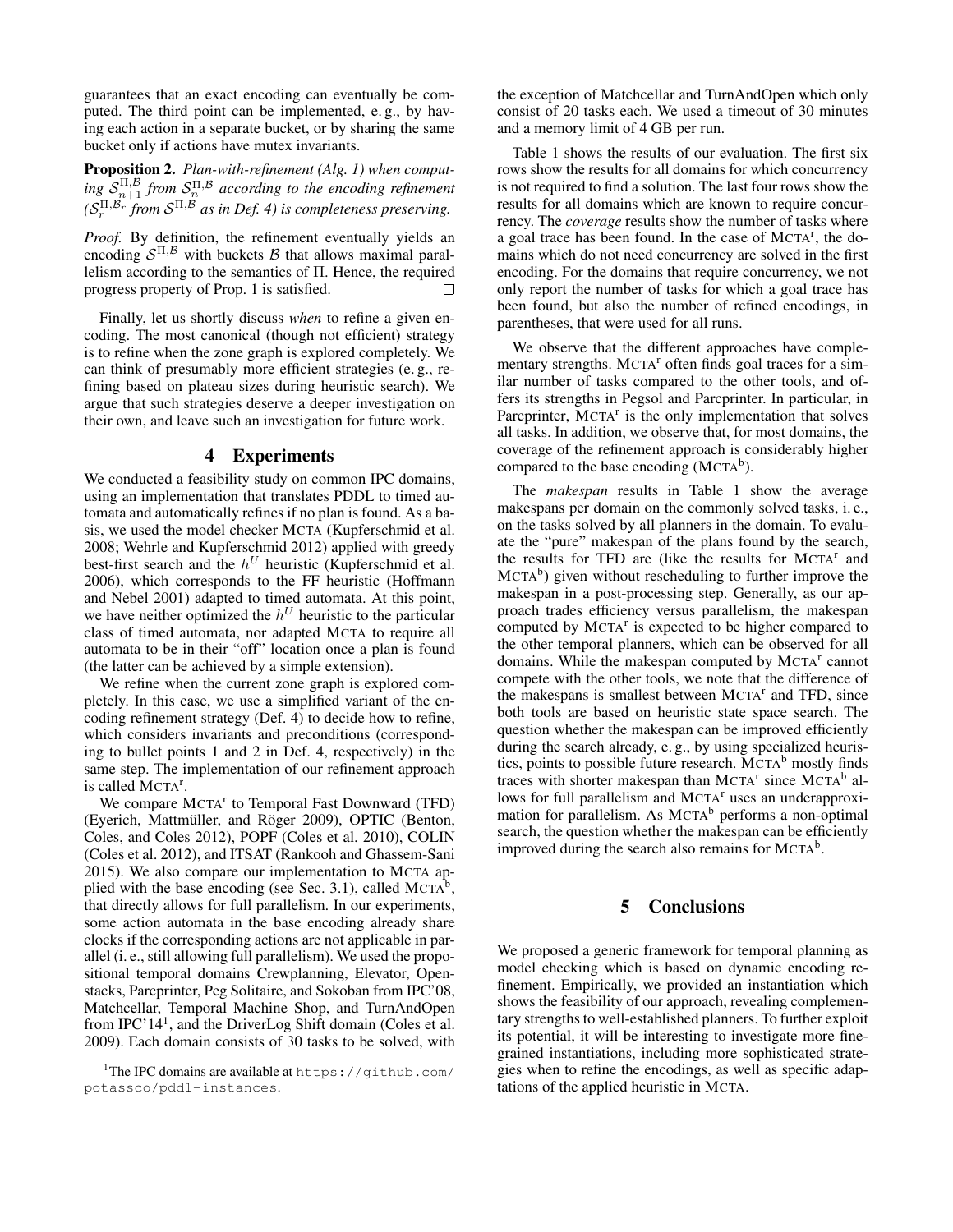|            | coverage    |                   |            |              |             |              |              | makespan          |                   |            |              |             |              |              |
|------------|-------------|-------------------|------------|--------------|-------------|--------------|--------------|-------------------|-------------------|------------|--------------|-------------|--------------|--------------|
| Dom.       | <b>MCTA</b> | MCTA <sup>b</sup> | <b>TFD</b> | <b>OPTIC</b> | <b>POPF</b> | <b>COLIN</b> | <b>ITSAT</b> | MCTA <sup>r</sup> | MCTA <sup>b</sup> | <b>TFD</b> | <b>OPTIC</b> | <b>POPF</b> | <b>COLIN</b> | <b>ITSAT</b> |
| Crewp.     | 30          | 30                | 30         | 30           | 28          | 30           | 30           | 7769.1            | 3316.6            | 6239.7     | 2622.9       | 2747.1      | 2622.9       | 2836.7       |
| Elev.      | 12          | 2                 | 30         | 19           | 14          | 16           | 13           | 587.0             | 250.0             | 309.4      | 172.0        | 180.5       | 172.0        | 243.7        |
| Opens.     | 30          | 19                | 30         | 30           | 30          | 30           | 24           | 1085.3            | 414.2             | 613.8      | 123.7        | 177.6       | 123.7        | 211.8        |
| Parcp.     | 30          | 15                | 22         | 12           | 17          | 12           | 25           | 565782.6          | 181110.3          | 201830.6   | 75255.3      | 82077.5     | 75255.3      | 74555.4      |
| Pegsol.    | 30          | 27                | 29         | 29           | 28          | 28           | 30           | 14.4              | 10.2              | 9.2        | 7.6          | 7.5         | 7.5          | 7.1          |
| Sokob.     | 12          | 11                | 12         | 14           | 12          | 12           | 16           | 31.7              | 28.5              | 19.7       | 23.0         | 22.5        | 22.5         | 20.6         |
| Match.     | 20(2)       | 20                | 20         | $\Omega$     | 20          | 20           | 20           | 74.2              | 57.0              | 72.6       |              | 57.0        | 57.0         | 57.2         |
| <b>TMS</b> | 0(3)        | $\Omega$          | $\Omega$   |              | $\Omega$    | $\Omega$     | 14           |                   |                   |            |              |             |              | 20           |
| T&O        | 2(2)        | $\Omega$          | 18         | $\Omega$     | 8           | 8            | 5            | 175.6             |                   | 101.5      | 40.0         | 38.0        | 42.5         | 33.3         |
| Drv.       | 11(7)       | $\mathbf{0}$      | Ξ          |              | 10          | 10           | 15           | 382.6             |                   | 268.3      |              | 122.3       | 122.3        | 142.6        |

Table 1: Overview of coverage and makespan results (best results in bold). Abbreviations: Crewp.: Crewplanning, Elev.: Elevators, Opens.: Openstacks, Parcp.: Parcprinter, Pegsol.: Peg Solitaire, Sokob.: Sokoban, Match.: Matchcellar, TMS: Temporal Machine Shop, T&O: TurnAndOpen, Drv: DriverLog Shift

# Acknowledgments

Sergiy Bogomolov was partially supported by the ARC project DP140104219 (Robust AI Planning for Hybrid Systems) and by the Air Force Office of Scientific Research under award number FA2386-17-1-4065. Any opinions, findings, and conclusions or recommendations expressed in this material are those of the authors and do not necessarily reflect the views of the United States Air Force. Daniele Magazzeni was partially supported by InnovateUK under the grant TS/R018790/1.

## References

Alur, R., and Dill, D. 1994. A theory of timed automata. *Theoretical Computer Science*.

Behrmann, G.; David, A.; Larsen, K.; Håkansson, J.; Pettersson, P.; Yi, W.; and Hendriks, M. 2006. UPPAAL 4.0. In *QEST*.

Behrmann, G.; David, A.; and Larsen, K. 2004. A tutorial on Uppaal. In *SFM-RT*.

Bengtsson, J., and Yi, W. 2003. Timed automata: Semantics, algorithms and tools. In *Lectures on Concurrency and Petri Nets*.

Benton, J.; Coles, A.; and Coles, A. 2012. Temporal planning with preferences and time-dependent continuous costs. In *ICAPS*.

Bogomolov, S.; Magazzeni, D.; Podelski, A.; and Wehrle, M. 2014a. Planning as model checking in hybrid domains. In *AAAI*.

Bogomolov, S.; Frehse, G.; Greitschus, M.; Grosu, R.; Pasareanu, C. S.; Podelski, A.; and Strump, T. 2014b. Assume-guarantee abstraction refinement meets hybrid systems. In *HVC*.

Bogomolov, S.; Magazzeni, D.; Minopoli, S.; and Wehrle, M. 2015. PDDL+ planning with hybrid automata: Foundations of translating must behavior. In *ICAPS*.

Bryce, D.; Gao, S.; Musliner, D.; and Goldman, R. 2015. SMT-based nonlinear PDDL+ planning. In *AAAI*.

Cimatti, A.; Giunchiglia, E.; Giunchiglia, F.; and Traverso, P. 1997. Planning via model checking: A decision procedure for *AR*. In *ECP*.

Clarke, E.; Grumberg, O.; Jha, S.; Lu, Y.; and Veith, H. 2000. Counterexample-guided abstraction refinement. In *CAV*.

Coles, A.; Fox, M.; Halsey, K.; Long, D.; and Smith, A. 2009. Managing concurrency in temporal planning using planner-scheduler interaction. *Artificial Intelligence*.

Coles, A.; Coles, A.; Fox, M.; and Long, D. 2010. Forwardchaining partial-order planning. In *ICAPS*.

Coles, A.; Coles, A.; Clark, A.; and Gilmore, S. 2011. Costsensitive concurrent planning under duration uncertainty for service-level agreements. In *ICAPS*.

Coles, A.; Coles, A.; Fox, M.; and Long, D. 2012. COLIN: Planning with continuous linear numeric change. *JAIR*.

Cushing, W.; Kambhampati, S.; Mausam; and Weld, D. S. 2007. When is temporal planning really temporal? In *IJCAI*.

Della Penna, G.; Magazzeni, D.; Mercorio, F.; and Intrigila, B. 2009. UPMurphi: A tool for universal planning on PDDL+ problems. In *ICAPS*.

Dierks, H.; Behrmann, G.; and Larsen, K. 2002. Solving planning problems using real-time model checking. In *AIPS-Workshop Planning via Model-Checking*.

Dill, D. 1989. Timing assumptions and verification of finitestate concurrent systems. In *Automatic Verification Methods for Finite State Systems*.

Edelkamp, S., and Helmert, M. 2001. The model checking integrated planning system (MIPS). *AI Magazine*.

Eyerich, P.; Mattmüller, R.; and Röger, G. 2009. Using the context-enhanced additive heuristic for temporal and numeric planning. In *ICAPS*.

Fox, M., and Long, D. 2003. PDDL2.1: An extension to PDDL for expressing temporal planning domains. *JAIR*.

Fox, M., and Long, D. 2006. Modelling mixed discretecontinuous domains for planning. *JAIR*.

Gerevini, A.; Saetti, A.; and Serina, I. 2010. Temporal planning with problems requiring concurrency through action graphs and local search. In *ICAPS*.

Heusner, M.; Wehrle, M.; Pommerening, F.; and Helmert, M. 2014. Under-approximation refinement for classical planning. In *ICAPS*.